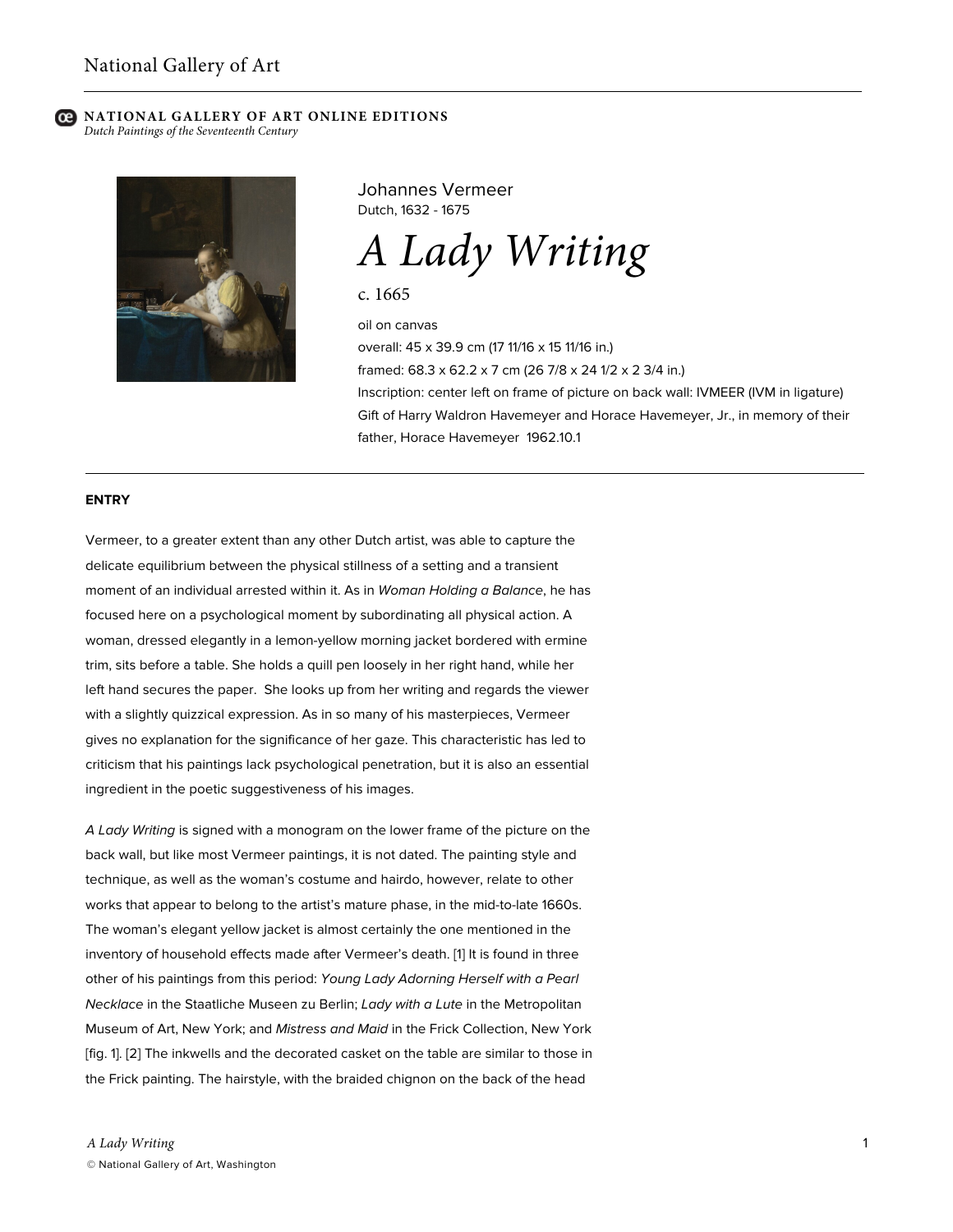and the ribbons tied in bows formed like stars, was popular in the third quarter of the seventeenth century, particularly after the early 1660s. [3]

Conceptually, this painting relates to *Woman Holding a Balance*, for in both works Vermeer has explored a moment in which the central figure has paused in the course of her activity. The woman's image in *A Lady Writing*, however, is weightier. The delicate equilibrium between stillness and implied movement found in *Woman Holding a Balance* has shifted toward stillness. Likewise, Vermeer's concern for the woman's physical appearance—for her costume, hairstyle, and expression—has taken on greater importance. Such differences may be relevant chronologically, for they are characteristics found in a number of Vermeer's later works. Seen in conjunction with the refined elegance of the woman's appearance, they suggest that *A Lady Writing* dates slightly after the *Woman Holding a Balance.*

Vermeer has here significantly reduced the number of compositional elements and focused intently on the woman's figure and a few objects in her environment. Not only is she proportionally larger and fuller than the woman holding the balance, she and the table on which she writes are quite close to the picture plane, a proximity emphasized by the directness of her gaze. Although in both paintings light enters from the left, no light source is shown in *A Lady Writing*. The light illuminating the tabletop, the woman's face, and her rich lemon-yellow morning jacket is softer and more diffused than that of *Woman Holding a Balance.*

Vermeer limited his composition here to a few select elements that reinforce the central motif of a woman writing. He has clustered all the small objects in the painting on the table. This concentration of small shapes contrasts with the broad forms of the rest of the composition, which create a geometric framework for the figure. The picture on the back wall, for example, covers two-thirds of the width of the composition. The width of the wall to the right of the picture is equal to the height of the table, or one-half the distance from the bottom of the picture to the bottom edge of the painting itself. The width of the table, moreover, is approximately one-half the width of the painting. Such proportional relationships help balance and harmonize the essentially asymmetrical composition.

In much the same manner that Vermeer has refined his composition by eliminating extraneous elements, so has he eliminated anecdotal elements that give clues to the meaning of the painting. While he has depicted a woman, pen in hand, looking directly at the viewer, he has not indicated whether she is contemplating her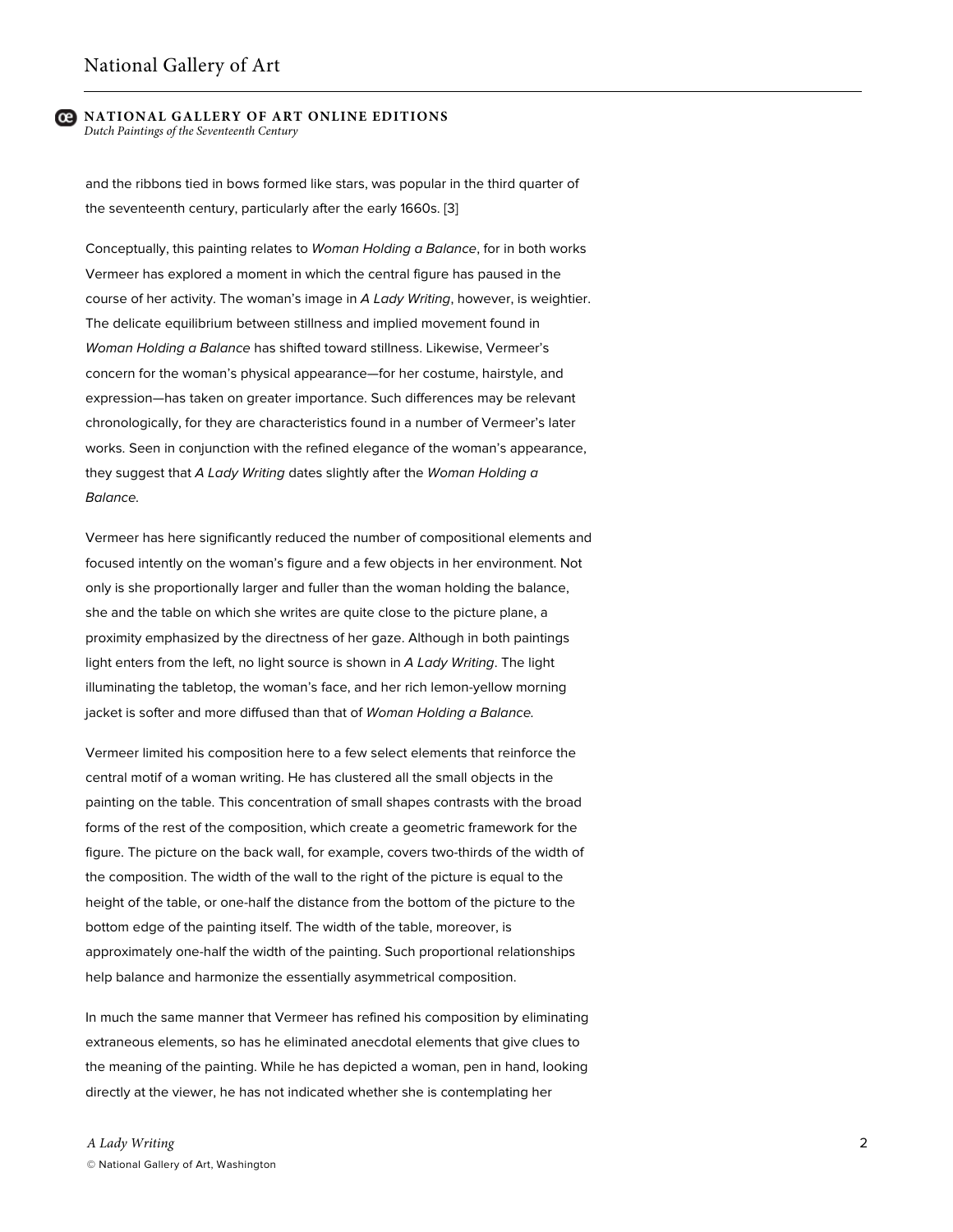message or directing her attention outward. Unlike other of Vermeer's depictions of letter writers such as the *Mistress and Maid* (Frick Collection, New York), no maid delivers a letter or awaits a reply. One possible indication of the general theme of the painting may be given by the picture hanging on the back wall. This dark and barely distinguishable image appears to be a still life with musical instruments. [4] The only recognizable instrument is a bass viol. Musical instruments often carry implications of love, and thus it may be understood that the letter is directed to an absent lover. [5] Such an interpretation is supported by relating *A Lady Writing* to the iconographic tradition found in the works of many of Vermeer's contemporaries, particularly Gerard ter Borch the Younger (Dutch, 1617 - 1681), Gabriel Metsu (Dutch, 1629 - 1667), and Frans van Mieris (Dutch, 1635 - 1681). Many of these paintings of letter writers have explicit love connotations and can be related to emblematic literature. Metsu, for example, in his painting *A Young Woman Composing Music* in the Mauritshuis [fig. 2], has depicted a woman sitting at a table contemplating the music she is writing. [6] Behind her stands an attentive man, before her another woman playing a lute. Above the fireplace hangs a painting of a ship in a stormy sea. Aside from the sensuous connotations of the man and the music of the lute, the painting above the fireplace relates to emblems commenting upon the perils of love. [7]

Vermeer must have known Ter Borch's *Letter Writer* (c. 1655, Mauritshuis, The Hague), the first Dutch depiction of this subject, as well as Metsu's slightly later adaptation, *Elegant Lady Writing at Her Desk* (c. 1662–1664, Leiden Collection). [8] Ter Borch's model, his half-sister Gesina (also depicted in The Suitor's Visit), is clearly absorbed in her writing, while Metsu's writer stops mid-gesture as she lifts her quill from the ink well, turning to meet the viewer's eye. [9] The narrative immediacy of those images seems qualitatively different from the motionless moment of Vermeer's painting. Technical examination with x-radiography and infrared reflectography has clarified Vermeer's process. He first painted the quill pen in an upright position—his writer, like Ter Borch's, was actively engaged in writing—but he later altered the quill so it would rest at an angle as the writer pauses, lost in thought. [10]

One possible explanation for the woman's striking pose is that *A Lady Writing* is a portrait. The letter-writing theme would have allowed Vermeer to achieve a convincing sense of naturalism that formal portraits often lack. Although no documentary evidence confirms that Vermeer painted portraits, certain compositional characteristics in this work seem to reinforce this hypothesis. He has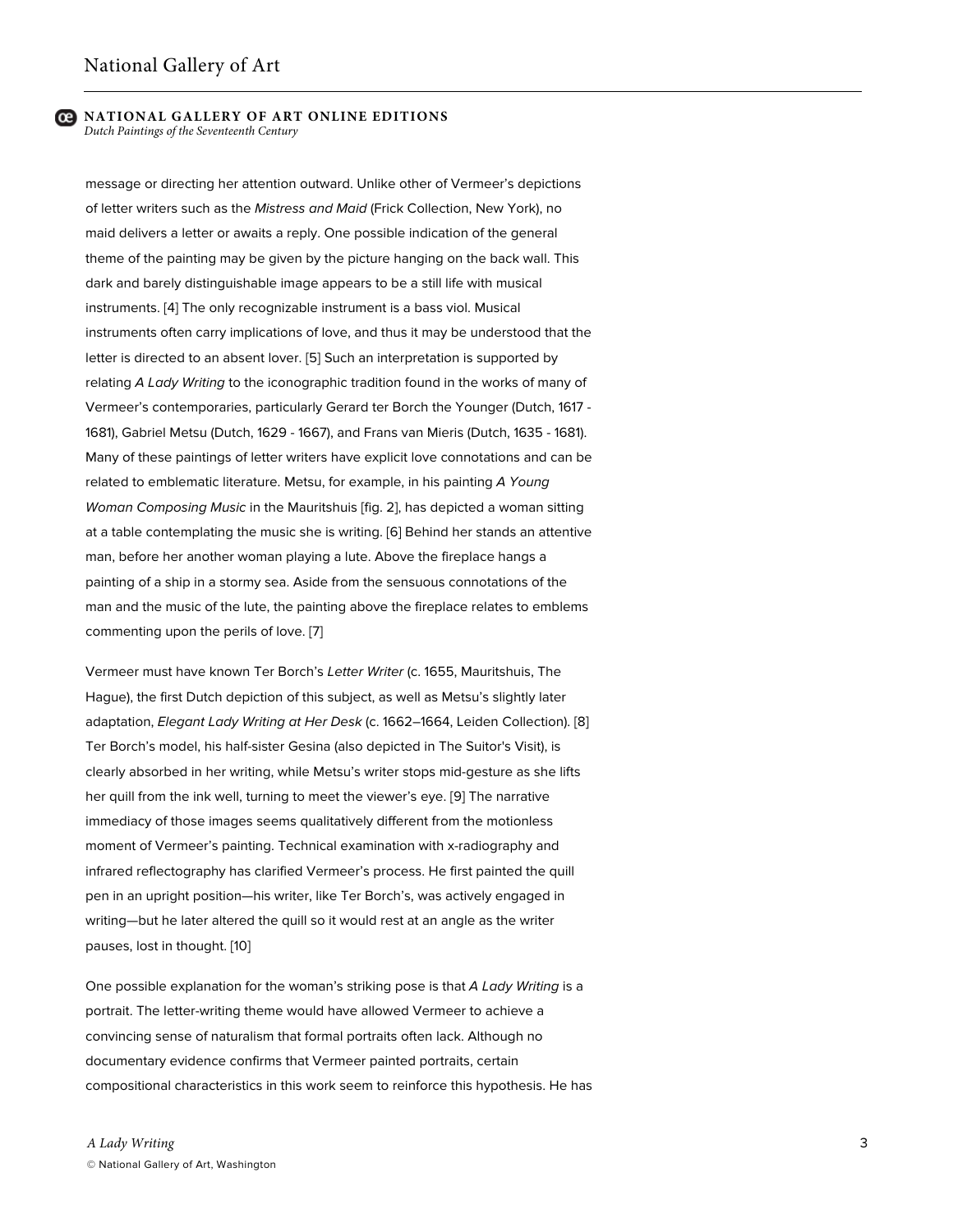*Dutch Paintings of the Seventeenth Century*

posed the woman in the foreground of the painting, thereby enhancing her physical and psychological presence. Her distinctive features—a large forehead and a long, narrow nose—are portraitlike characteristics that resemble those of *Study of a Young Woman* (c. 1666–1667, Metropolitan Museum of Art, New York), and are not as idealized as those of women in his other genre scenes of the same period. Finally, her form is modeled with delicate brushstrokes and subtle nuances of color that articulate her features with unusual clarity.

The identity of the sitter has not been established. One possibility is that she is Vermeer's wife, Catharina Bolnes. Born in 1631, she would have been in her earlyto-mid thirties when Vermeer painted this work. Although it is difficult to judge the age of models in paintings, such an age does seem appropriate for this figure, and she does wear Catharina's yellow jacket. [11] Her physical features, however, differ from those of the model for *Woman Holding a Balance*, who is likely Catharina Bolnes. [12]

Original entry by Arthur K. Wheelock Jr., April 24, 2014.

Revised by Alexandra Libby to incorporate information from a technical examination.

December 9, 2019

## **COMPARATIVE FIGURES**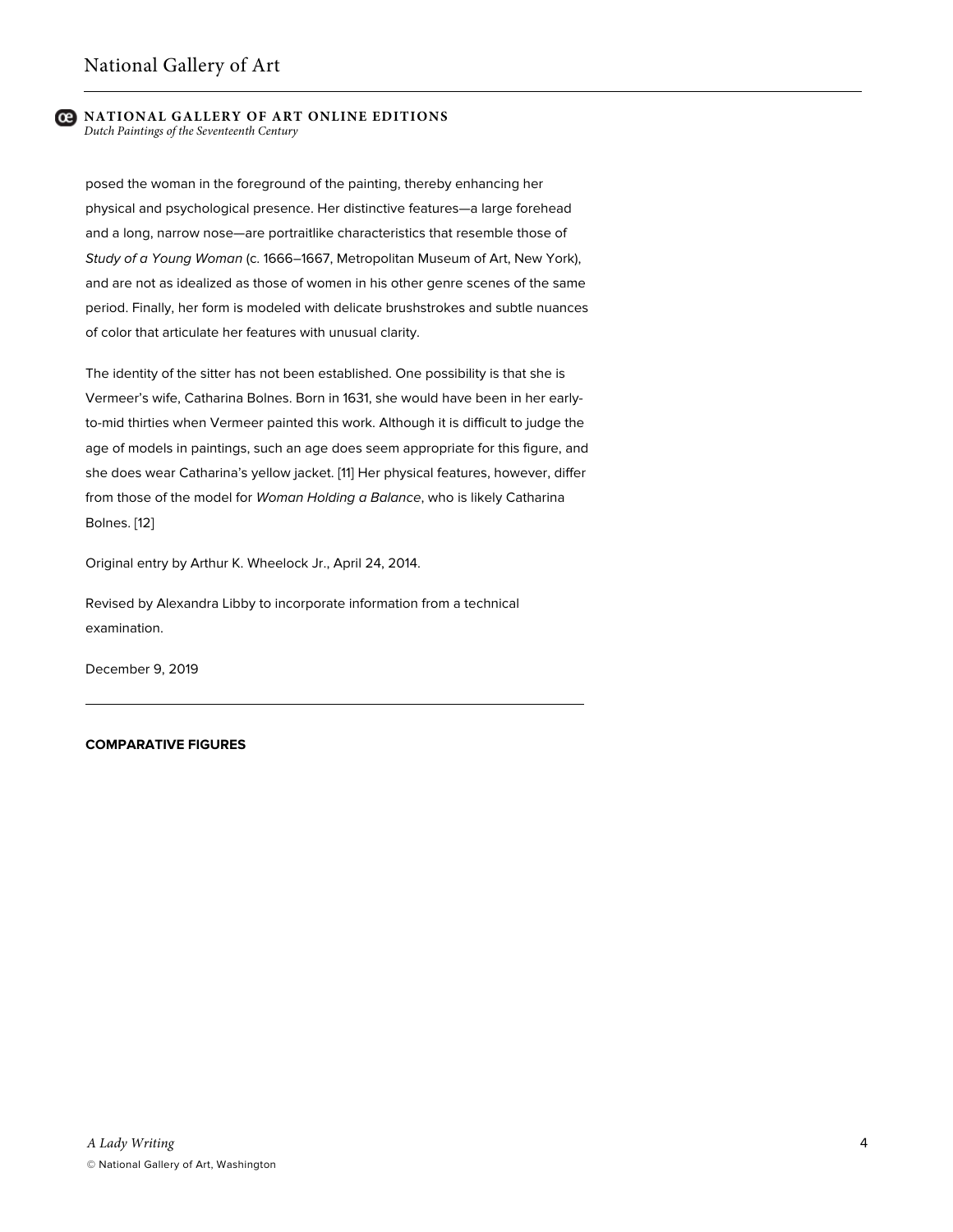

**fig. 1** Johannes Vermeer, *Mistress and Maid*, c. 1667–1668, oil on canvas, Frick Collection, New York. Photo © The Frick Collection, New York



**fig. 2** Gabriel Metsu, *A Young Woman Composing Music*, c. 1662-1663, oil on panel, Mauritshuis, The Hague

### **NOTES**

- [1] John Michael Montias, *Recent Archival Research on Vermeer*, Studies in the History of Art (Washington, DC, 1998), 339, doc. 364: "a yellow satin mantle with white fur trimming."
- [2] See inventory no. 912B from the Staatliche Museen, Berlin; inventory no. 25.110.24 from the Metropolitan Museum of Art, New York; and inventory no. 19.1.126 from the Frick Collection, New York. For the dating of the Frick painting, see *The Frick Collection: An Illustrated Catalogue: Paintings, American, British, Dutch, Flemish and German* (New York, 1968), 296–297.
- [3] This information was kindly supplied by A. M. Louise E. Mulder-Erkelens, keeper of textiles, Rijksmuseum, Amsterdam (see her letter of May 7, 1974, to A. B. de Vries, copy in NGA curatorial files).
- [4] Keil Boström, "Jan Vermeer van Delft en Cornelis van der Meulen," *Oud-*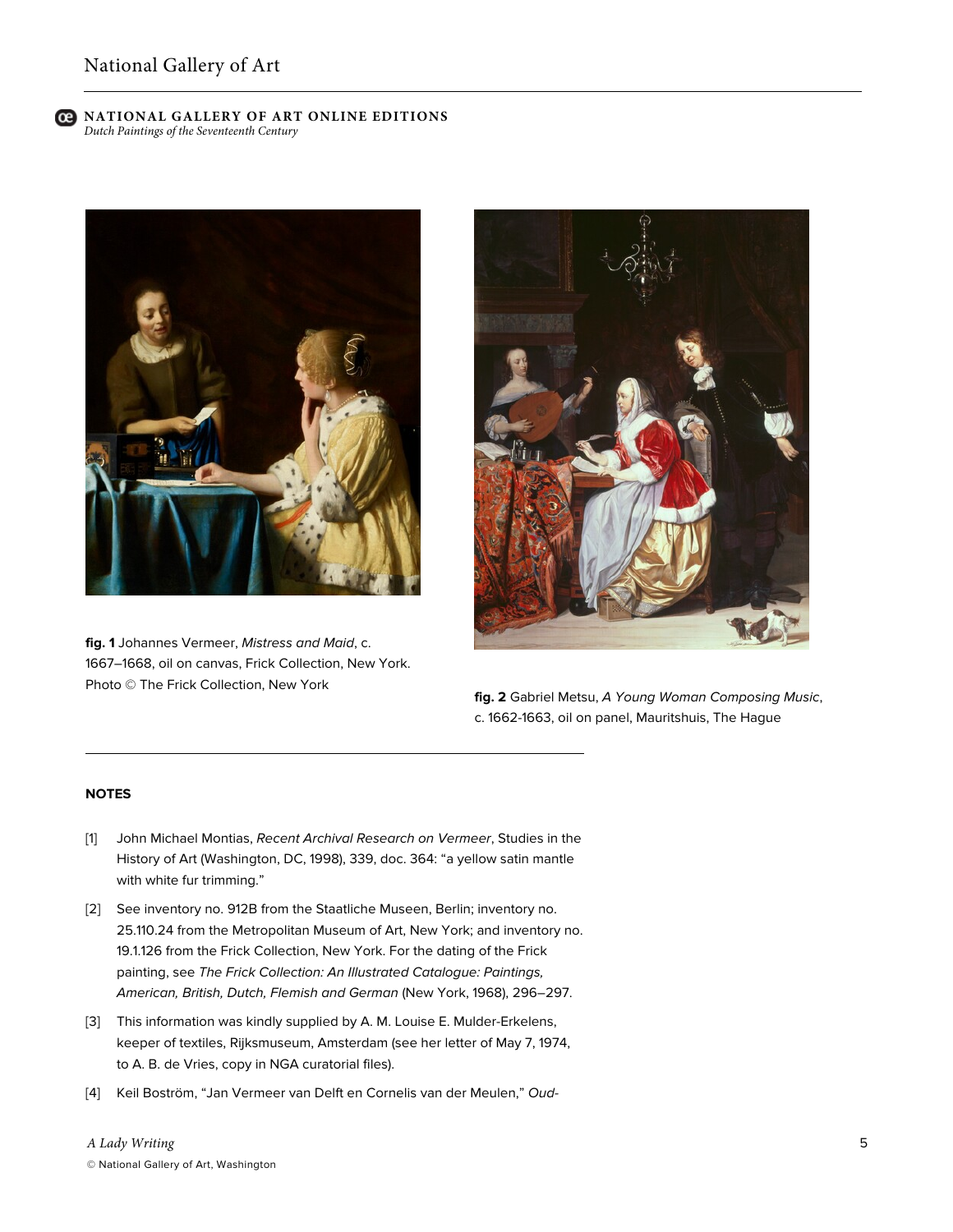*Dutch Paintings of the Seventeenth Century*

*Holland* 66 (1951): 117–122, suggests that the painting depicted may be one by Adam Frans van der Meulen (French, born Flanders, 1632 - 1690). The evidence, however, is not sufficient to sustain an attribution. A painting depicting "a bass viol with a skull" is listed in the inventory of Vermeer's possessions after his death in 1676. See John Michael Montias, *Vermeer and His Milieu: A Web of Social History* (Princeton, 1989), 340, doc. 364.

- [5] This thematic association was first suggested by Albert P. de Mirimonde, "Les Sujets musicaux chez Vermeer de Delft," *Gazette des Beaux-Arts* 57 (January 1961): 40. For emblematic literature relating musical instruments to love see Eddy de Jongh, *Zinne- en Minnebeelden in de schilderkunst van de zeventiende eeuw* (Amsterdam, 1967), 50–51.
- [6] See Gabriel Metsu, *A Young Woman Composing Music*, c. 1662–1663 (Mauritshuis, inventory no. 94). Franklin W. Robinson, *Gabriel Metsu (1629–1667): A Study of His Place in Dutch Genre Painting of the Golden Age* (New York, 1974), 64–65, dates this painting to around 1667.
- [7] Eddy de Jongh, *Zinne- en Minnebeelden in de schilderkunst van de zeventiende eeuw* (Amsterdam, 1967), 50–51.
- [8] Arthur K. Wheelock Jr., "Pen to Paper," in *Vermeer and the Masters of Genre Painting* (Dublin, 2017), 122–127.
- [9] On Ter Borch's approach to temporality see Alexandra Libby, *Time and Temporality in 17th-Century Dutch Genre Painting*, National Gallery of Art, Washington, https://www.nga.gov/research/in-depth/themes-ideas-dutchgenre-painting/time-temporality-17-century-dutch-genre-painting.html (accessed Mar. 22, 2019).
- [10] E. Melanie Gifford, public lecture at symposium for the exhibition *Johannes Vermeer*, January 20, 1996.
- [11] John Michael Montias, *Recent Archival Research on Vermeer*, Studies in the History of Art (Washington, DC, 1998), 339, doc. 364: "a yellow satin mantle with white fur trimming."
- [12] See Ernst Gunther Grimme, *Jan Vermeer van Delft* (Cologne, 1974), 54. For my identification of the model in *Woman Holding a Balance* as Catharina Bolnes, Vermeer's wife and the mother of his fifteen children, see Arthur K. Wheelock Jr., *Johannes Vermeer (1632–1675): Sainte Praxède–Saint Praxedis* (Monaco, 1998), 28.

#### **TECHNICAL SUMMARY**

The fabric support has a moderately fine weave. [1] It has been lined, and only fragments remain of the original tacking margins. The support was prepared with a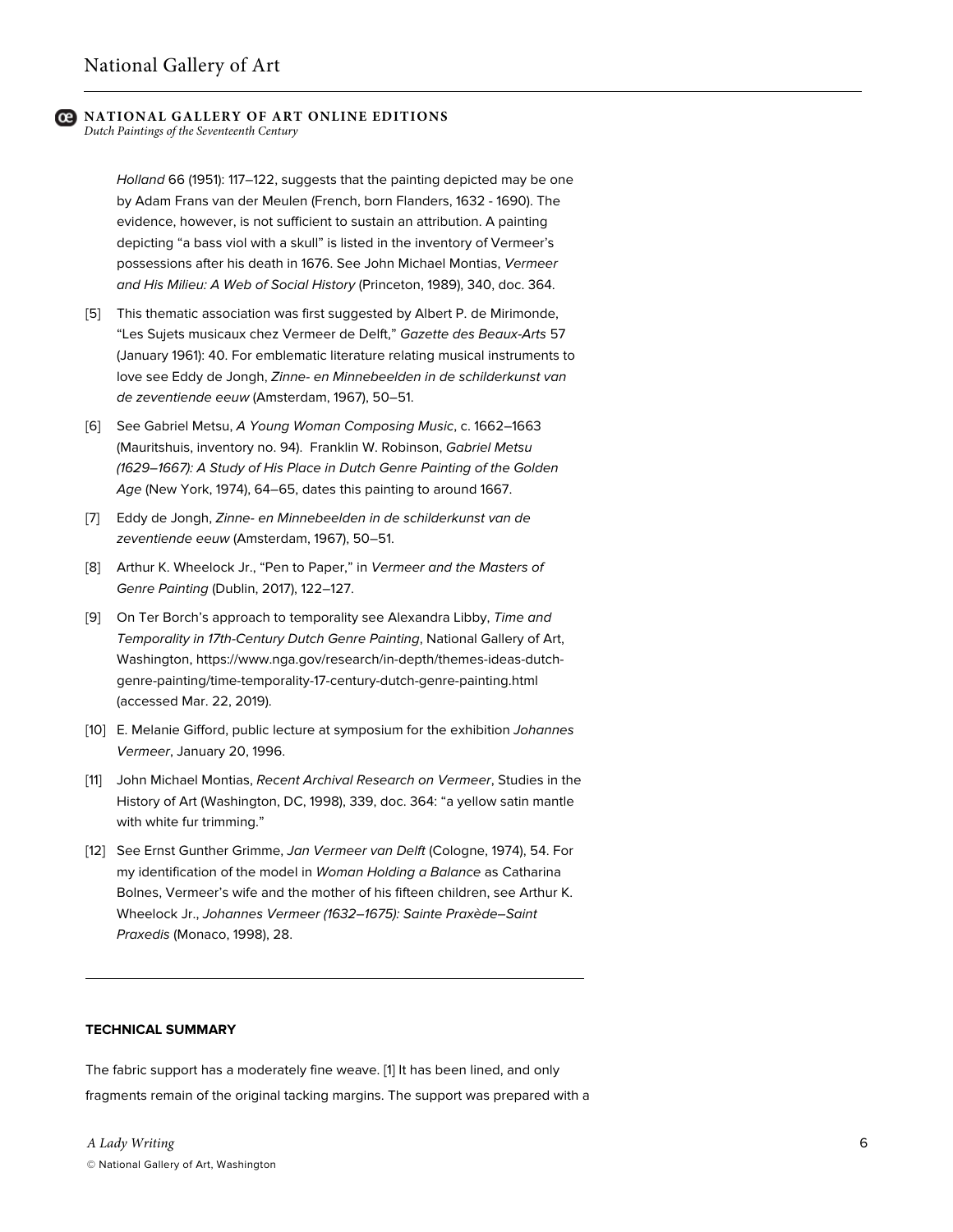warm gray ground, which extends onto the tacking margin on the right and lower edges. [2] Examination has not revealed evidence of an underdrawing or painted sketch, but Vermeer may have laid out the composition with white chalk, as seen in his *The Art of Painting* (c. 1666/1668, Kunsthistoriches Museum Wien, Gemäldegalerie).

Vermeer worked with a colored underpaint characterized by stronger contrasts of light and dark than the final paint and a rougher texture. The contrast of smoothly blended final paint over the vigorous underpaint creates a variety of textural and light effects. In the yellow jacket, for example, vigorous folds described in the underpaint were smoothed by fluid strokes, followed by rounded highlights touched into wet paint to form specular reflections on the fabric. Contours are softened by blending adjacent paint areas wet-into-wet, or by leaving a small area of ground or underpaint exposed along the edges of the forms. [3] Magnified examination of the paint surface, as well as x-radiography and infrared reflectography shows that Vermeer first depicted the pen in a more upright position. [4] This small change—from a hand actively engaged in writing to a quill that falls back loosely in the distracted writer's hand—conveys a moment of stillness characteristic of Vermeer's works.

A few flake losses exist, mostly on the edges. Small, regularly spaced holes along the left and right edges penetrate the paint and ground layer but do not align with the cusping pattern or appear to be tack holes from a dimensional change. There is some abrasion in the still life hanging on the wall, but overall the painting is in excellent condition. It was treated in 1935 by Louis de Wild. [5] In 1994 and 1995 the painting was treated again at the National Gallery of Art to remove De Wild's varnish and inpainting, both of which had discolored considerably.

Dina Anchin, based on the examination report by David Bull.

December 9, 2019

#### **TECHNICAL NOTES**

[1] Earlier technical summaries of this work were prepared by Melissa Katz and Catherine Metzger. Average densities of 14.5 threads/cm horizontally and 12.1 threads/cm vertically were measured by the Thread Count Automation Project of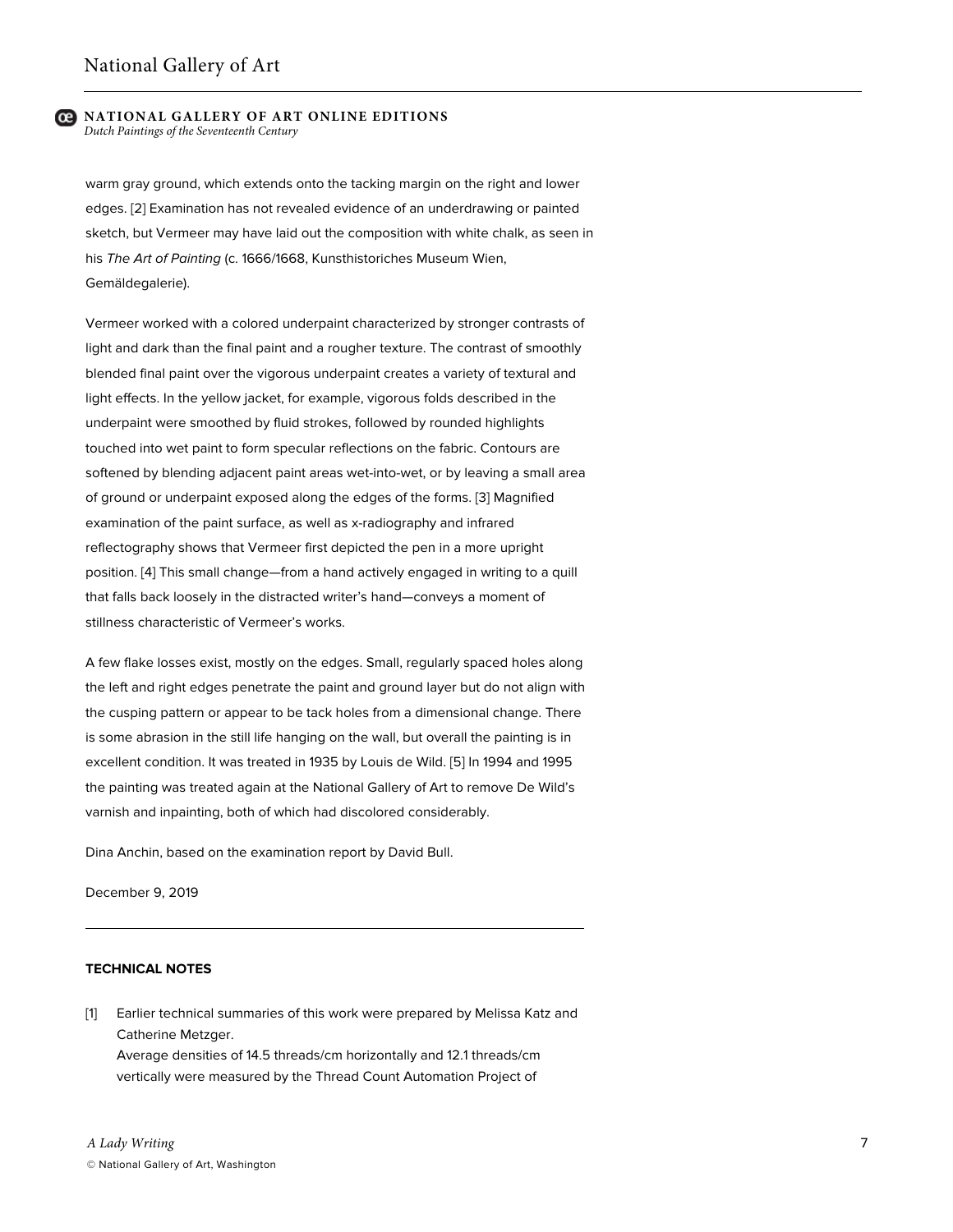*Dutch Paintings of the Seventeenth Century*

Cornell University and Rice University (see report dated May 2010 in NGA conservation department files).

- [2] Robert L. Feller, Carnegie Mellon University, Pittsburgh, has identified chalk, lead white, black, and red and yellow iron oxide pigments in the gray ground (see report dated June 26, 1974, in NGA conservation department files).
- [3] Melanie Gifford, "Painting Light: Recent Observations on Vermeer's Technique," in *Vermeer Studies*, ed. Ivan Gaskell and Michiel Jonker (Washington, DC, 1998), 185–199.
- [4] Infrared reflectography was carried out using a Santa Barbara Focalplane InSb camera filtered to 1.5–1.8 microns (H filter). X-radiography was carried out with a Comet Technologies XRP-75MXR-75HP tube, and the images were digitally captured using a Carestream Industrex Blue Digital Imaging Plate 5537 (14 × 17 in.). The parameters were 43 kV, 8 mA, 30 seconds, and 98.5 in. distance (from source to plate). The resulting digital images were composited and processed using Adobe Photoshop CS5.
- [5] See memo dated February 2, 1968, in NGA conservation department files.

#### **PROVENANCE**

Possibly Pieter Claesz van Ruijven [1624-1674], Delft; possibly by inheritance to his wife, Maria de Knuijt [d. 1681]; possibly by inheritance to her daughter, Magdalena van Ruijven [1655-1682], Delft; possibly by inheritance to her husband, Jacobus Abrahamsz. Dissius [1653-1695], Delft;[1] (his sale, Amsterdam, 16 May 1696, no. 35).[2] J. van Buren, The Hague; (his sale, Bernardus Scheurleer, The Hague, 7-12 November 1808, 6th day [12 Nov.], no. 22 of the paintings). Dr. Cornelis Jan Luchtmans [1777-1860], Rotterdam; (his sale, by Mierop, Muys van Leen, and Lamme, Rotterdam, 20 and 22 April 1816, 1st day, no. 90); J. Kamermans, Rotterdam; (his sale, by A. Lamme, Rotterdam, 3 October 1825, no. 70); Lelie.[3] Hendrik Reydon; (his sale, by J. de Vries, A. Brondgeest, E.M. Engelberts, and C.F. Roos, Amsterdam, 5-6 April 1827, no. 26). François-Xavier, comte de Robiano [1778- 1836], Brussels; (his estate sale, Hotel du Défunt, Brussels, 1 May 1837 and days following, no. 436); purchased by Héris for François-Xavier's son. Ludovic, comte de Robiano [1807-1887], Brussels; by inheritance to Ludovic's heirs, possibly his daughter and only child, Jeanne [1835-1900] and her husband, Gustave, baron de Senzeilles de Soumagne [1824-1906], until 1906;[4] (J. & A. LeRoy, Brussels); purchased 1907 by J. Pierpont Morgan [1837-1913], New York; by inheritance to his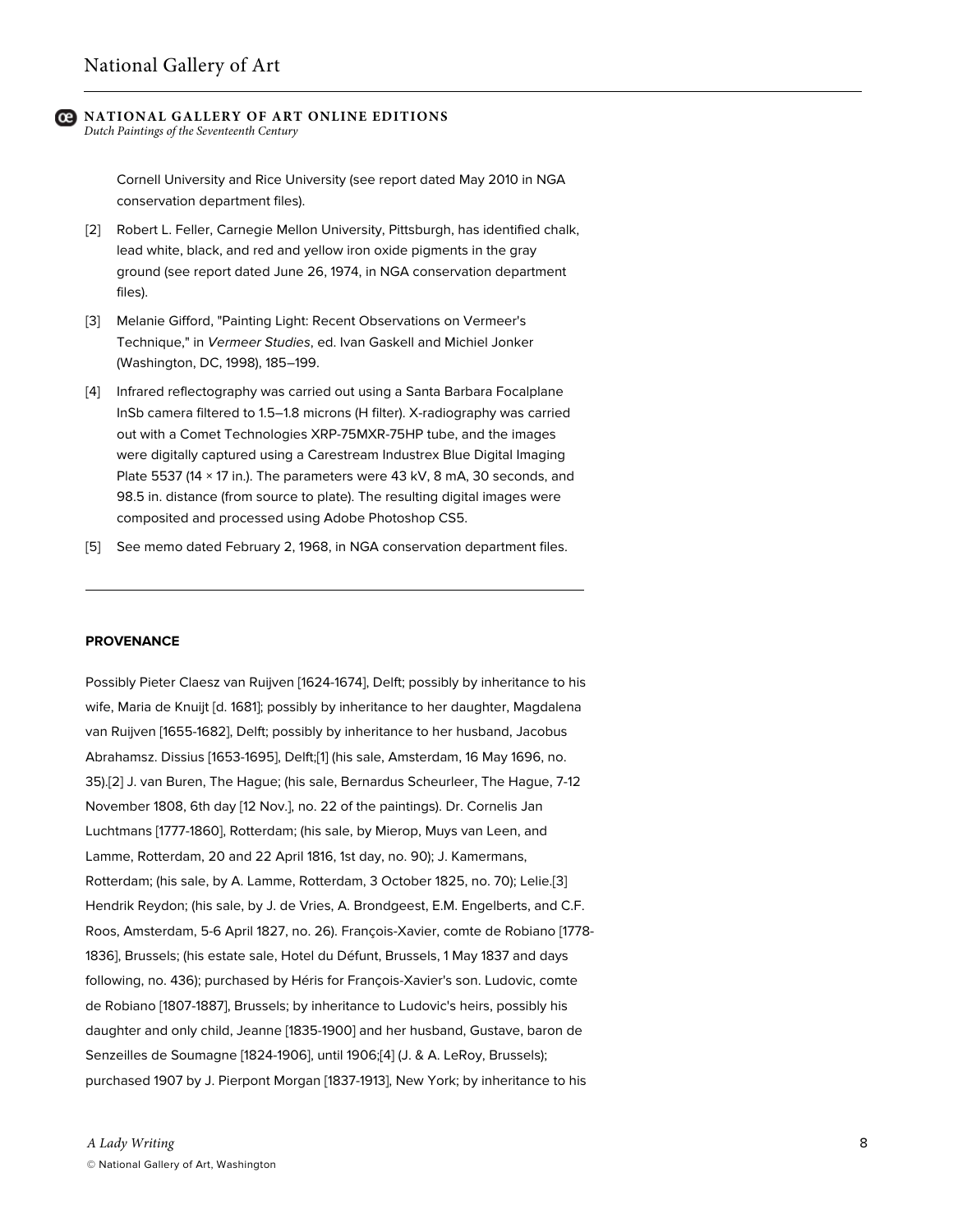son, J. P. Morgan, Jr. [1867-1943], New York; consigned 1935-1939 to, and purchased 1940 by (M. Knoedler & Co., New York); sold 1940 to Sir Harry Oakes [1874-1943], Nassau, Bahamas; by gift or inheritance to his wife, Lady Eunice Myrtle McIntyre Oakes [c. 1894-1981], Nassau, Bahamas; consigned 1946 to (M. Knoedler & Co., New York);[5] sold 1946 to Horace Havemeyer [1886-1956], New York; by inheritance to his sons, Harry Waldron Havemeyer [b. 1929], New York, and Horace Havemeyer, Jr. [1914-1990], New York;[6] gift 1962 to NGA.

[1] The 1683 inventory of goods accruing to Jacob Dissius after the death of his wife Magdalena van Ruyven lists twenty paintings by Vermeer. For the complete transactions between her husband Jacob Dissius and his father Abraham Dissius following her death, see John Michael Montias, *Vermeer and His Milieu: A Web of Social History*, Princeton, 1989: 246-257, 359-361, docs. 417, 420.

[2] For this sale see Michael Montias, *Vermeer and His Milieu: A Web of Social History*, Princeton, 1989: 363-364, doc. 439.

[3] This name is recorded in an annotated copy of the sale catalogue in the NGA Library.

[4] This is suggested by the Getty Provenance Index© Databases, Public Collections, record 17464.

[5] The Knoedler's consignment numbers were CA 1503 (from Morgan) and CA 2758 (from Lady Oakes), per the Getty Provenance Index© Databases, Public Collections, record 17464.

[6] Harry W. Havemeyer (correspondence 12 August 2010) indicated that Vermeer's painting hung over the fireplace in the library of their residence at 720 Park Avenue, but emphasized that the fireplace, therefore, was never used. He wrote that his father probably had first admired the painting at the Hudson-Fulton exhibition in 1909, and was pleased to be able to acquire it from Knoedler's when it was offered to him in 1946. Harry and Horace Havemeyer decided to donate the painting to the National Gallery of Art because of their father's admiration for the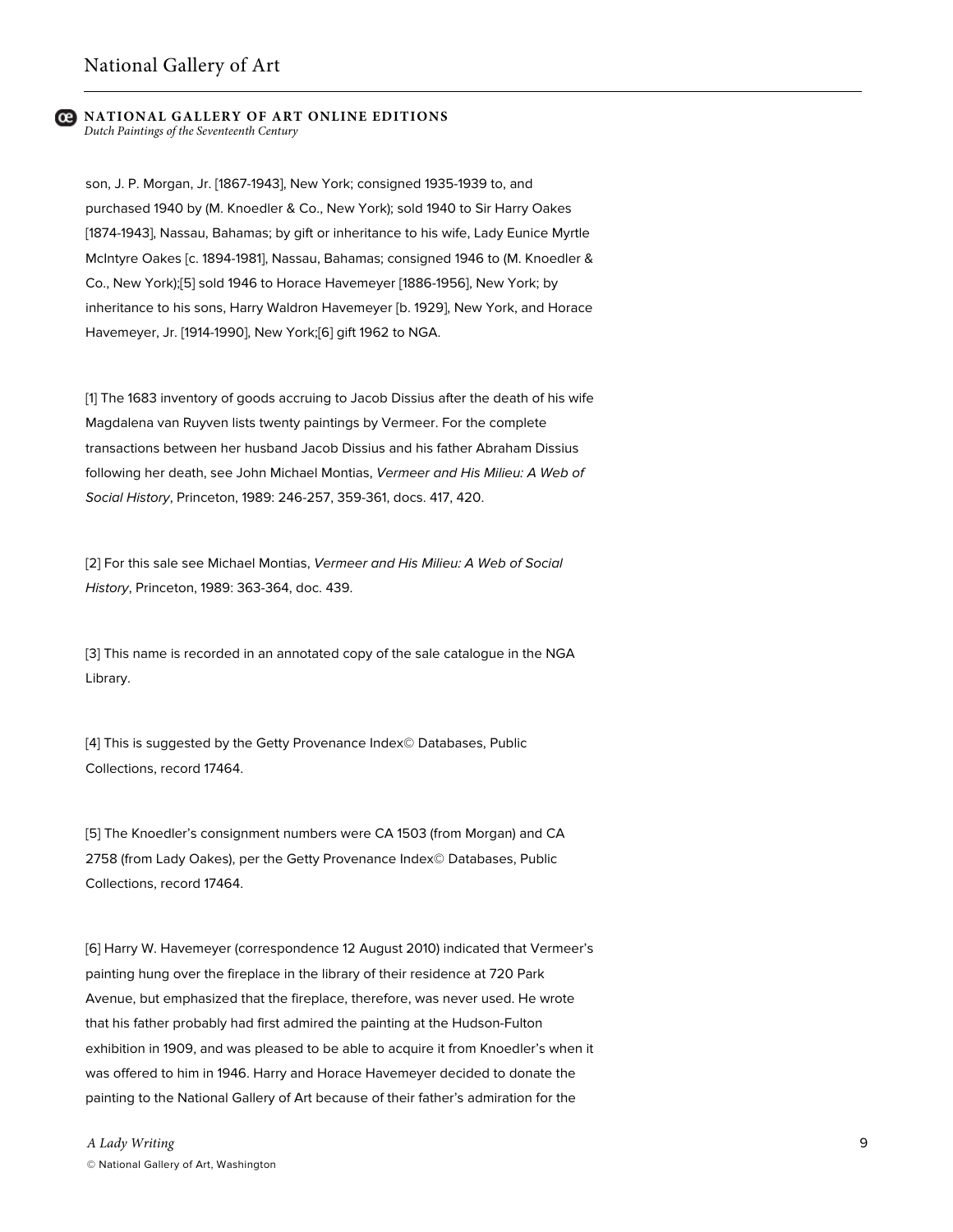Gallery and its director John Walker.

#### **EXHIBITION HISTORY**

1873 Exposition de tableaux et dessins d'anciens maîtres, La société néerlandaise de bienfaisance à Bruxelles, Brussels, 1873, no. 264.

1908 Loan to display with the permanent collection, The Metropolitan Museum of Art, New York, 1908 and 1909-1913.

1909 The Hudson-Fulton Celebration, The Metropolitan Museum of Art, New York, 1909, no. 136.

1935 Vermeer, Oorsprong en Invloed, Fabritius, de Hooch, de Witte, Museum Boymans-van-Bauningen, Rotterdam, 1935, no. 86a.

1939 Masterpieces of Art. European Paintings and Sculpture from 1300-1800, New York World's Fair, 1939, no. 399. repro.

1940 Loan Exhibition of Allied Art for Allied Aid for the Benefit of the Red Cross War Relief Fund, M. Knoedler & Co., New York, 1940, no. 6.

1941 Loan Exhibition in Honor of Royal Cortissoz and His 50 Years of Criticism in the New York Herald Tribune, M. Knoedler & Co., New York, 1941, no. 71.

1942 Paintings by the Great Dutch Masters of the Seventeenth Century, Duveen Galleries, New York, 1942, no. 68, repro.; Art Institute of Chicago, no. 42, repro.

1943 An Exhibition of Paintings by Living Masters of the Past, Baltimore Museum of Art; The North Carolina State Art Society Gallery, Raleigh, 1943, unnumbered catalogue, repro.

1946 Loan Exhibition of 24 Masterpieces, M. Knoedler & Co., New York, 1946, no. 15, repro.

1976 Chefs-d'oeuvre de Musées des États-Unis de Giorgione à Picasso, Musée Marmottan, Paris, 1976, no. 18, repro.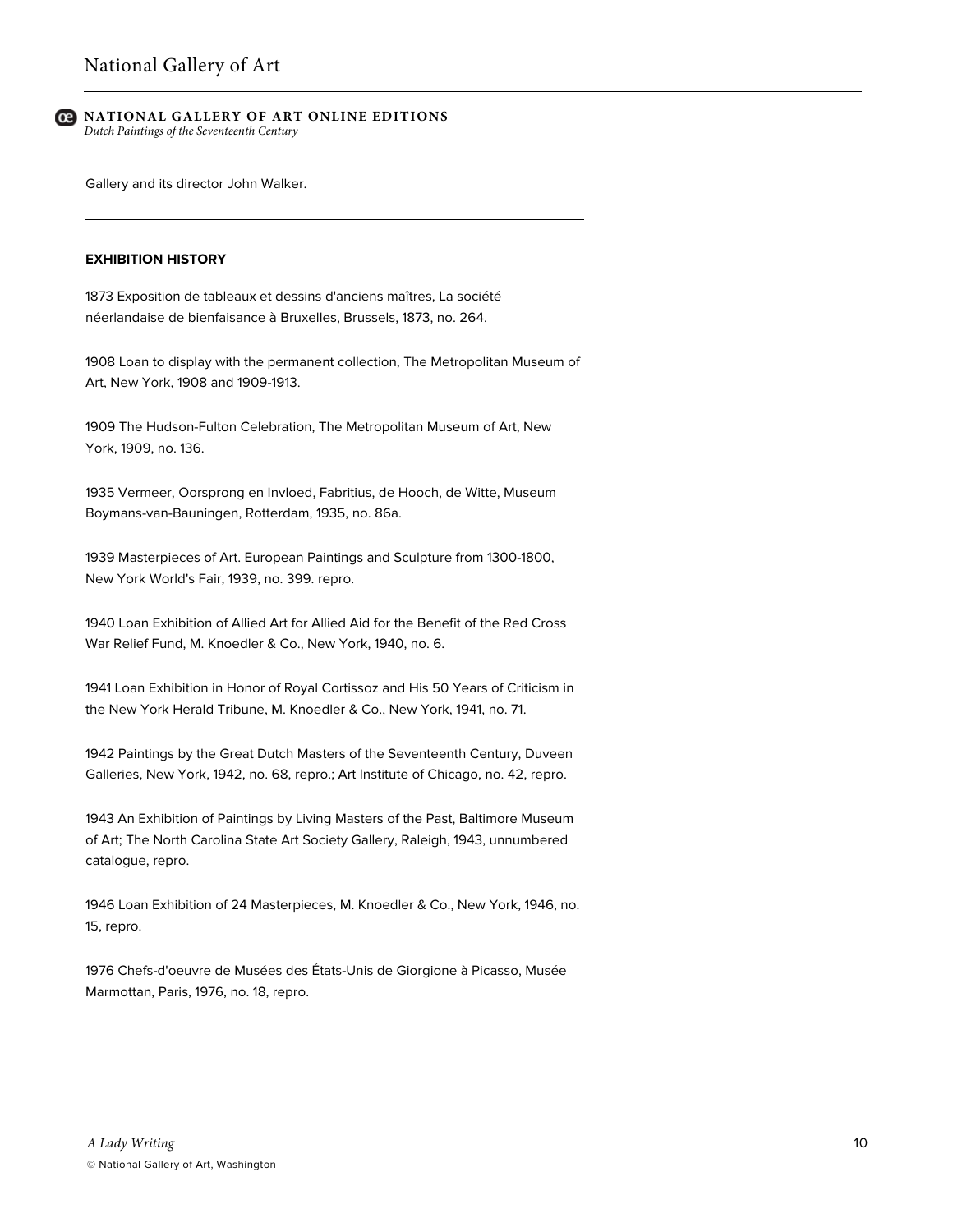*Dutch Paintings of the Seventeenth Century*

1976 Zapadnoevropeiskaia i Amerikanskaia zhivopis is muzeev ssha [West European and American Painting from the Museums of USA], State Hermitage Museum, Leningrad; State Pushkin Museum, Moscow; State Museums, Kiev and Minsk, 1976, unnumbered catalogue.

1987 Space in European Art: Council of Europe Exhibition in Japan, National Museum of Western Art, Tokyo, 1987, no. 86.

1989 Masterpieces of Western European Painting of the XVIth-XXth Centuries from the Museums of the European Countries and USA, State Hermitage Museum, Leningrad, 1989, no. 14, repro.

1990 Great Dutch Paintings from America, Mauritshuis, The Hague; The Fine Arts Museums of San Francisco, M. H. de Young Memorial Museum, 1990-1991, no. 67, color repro., as A Girl Writing a Letter.

1993 Leselust: Niederländische Malerei von Rembrandt bis Vermeer, Schirn Kunsthalle Frankfurt, Germany, 1993-1994, no. 85, repro.

1995 Johannes Vermeer, National Gallery of Art, Washington, D.C.; Royal Cabinet of Paintings Mauritshuis, The Hague, 1995-1996, no. 13, repro.

1999 Johannes Vermeer: The Art of Painting, National Gallery of Art, Washington, D.C., 1999-2000, not in brochure.

1999 Masterpieces from the National Gallery of Art, Washington, Kyoto Municipal Museum of Art; Tokyo Metropolitan Art Museum, 1999, no. 83, repro.

2001 Art and Home: Dutch Interiors in the Age of Rembrandt, The Newark Museum; Denver Art Museum, 2001-2002, no. 108, fig. 108 (shown only in Denver).

2003 Love Letters: Dutch Genre Paintings in the Age of Vermeer, National Gallery of Ireland, Dublin; Bruce Museum of Arts and Science, Greenwich, Connecticut, 2003-2004, no. 38, fig. 55, repro. 181 (shown only in Dublin).

2004 Senses and Sins: Dutch Painters of Daily Life in the Seventeenth Century, Museum Boijmans Van Beuningen, Rotterdam; Städelsches Kunstinstitut und Städtische Galerie, Frankfurt, 2004-2005, no. 69, repro.

2008 Loan for display with permanent collection, Norton Simon Museum, Pasadena, 2008-2009.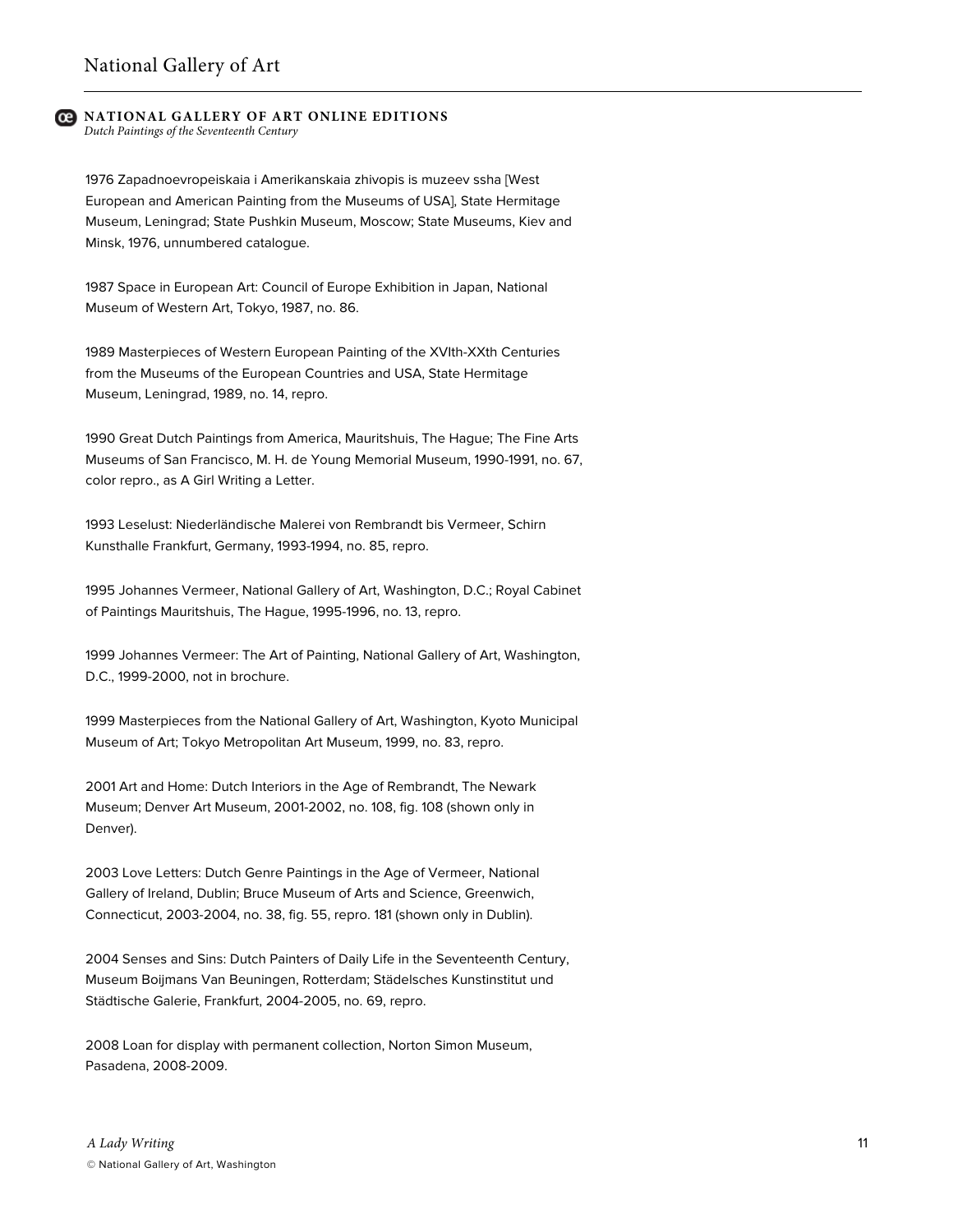*Dutch Paintings of the Seventeenth Century*

2011 Human Connections in the Age of Vermeer, Kyoto Municipal Museum of Art; The Miyagi Museum of Art, Sendai; The Bunkamura Museum of Art, Tokyo, 2011- 2012, no. 42, repro.

2015 Class Distinctions: Dutch Painting in the Age of Rembrandt and Vermeer, Museum of Fine Arts, Boston; The Nelson-Atkins Museum of Art, Kansas City, 2015-2016, no. 31, repro.

2016 Loan for display with permanent collection, Chrysler Museum of Art, Norfolk, 2016.

2017 Vermeer and the Masters of Genre Painting: Inspiration and Rivalry, Musée du Louvre, Paris; National Gallery of Ireland, Dublin; National Gallery of Art, Washington, 2017-2018, no. 2.3, repro.

2018 Making the Difference: Vermeer and Dutch Art, Ueno Royal Museum, Tokyo; Osaka City Museum, 2018-2019.

### **BIBLIOGRAPHY**

| 1825 | Murray, Lady. Tour in Holland in the Year MDCCCXIX. London, n.d. |
|------|------------------------------------------------------------------|
|      | (1825?): 29.                                                     |

- 1866 Thoré, Théophile E. J. (William Bürger). "Van der Meer de Delft." *Gazette des Beaux-Arts* 21 (October–December 1866): 543, 564. no. 40.
- 1888 Havard, Henry. *Van der Meer de Delft*. Paris, 1888: 38, no. 43.
- 1907 Hofstede de Groot, Cornelis. *A Catalogue Raisonné of the Works of the Most Eminent Dutch Painters of the Seventeenth Century*. 8 vols. Translated by Edward G. Hawke. London, 1907-1927: 1(1907):598, no. 36.
- 1907 Hofstede de Groot, Cornelis. *Beschreibendes und kritisches Verzeichnis der Werke der hervorragendsten holländischen Maler des XVII. Jahrhunderts*. 10 vols. Esslingen and Paris, 1907-1928: 1(1907):603, no. 36.
- 1908 "Recent Loans." *Bulletin of the Metropolitan Museum of Art* 3 (April 1908): 76.
- 1909 Cortissoz, Royal. "Old Dutch Masters." *Bulletin of the Metropolitan Museum of Art* 4 (10 October 1909): 166.
- 1909 Stephenson, B. P. "Great Dutch Artists." *Bulletin of the Metropolitan Museum of Art* 4, no. 10 (October 1909): 168, 172, repro.
- 1909 Valentiner, Wilhelm R. *Catalogue of a collection of paintings by Dutch masters of the seventeenth century*. The Hudson-Fulton Celebration 1. Exh. cat. Metropolitan Museum of Art. New York, 1909: xlii, 137, no. 136,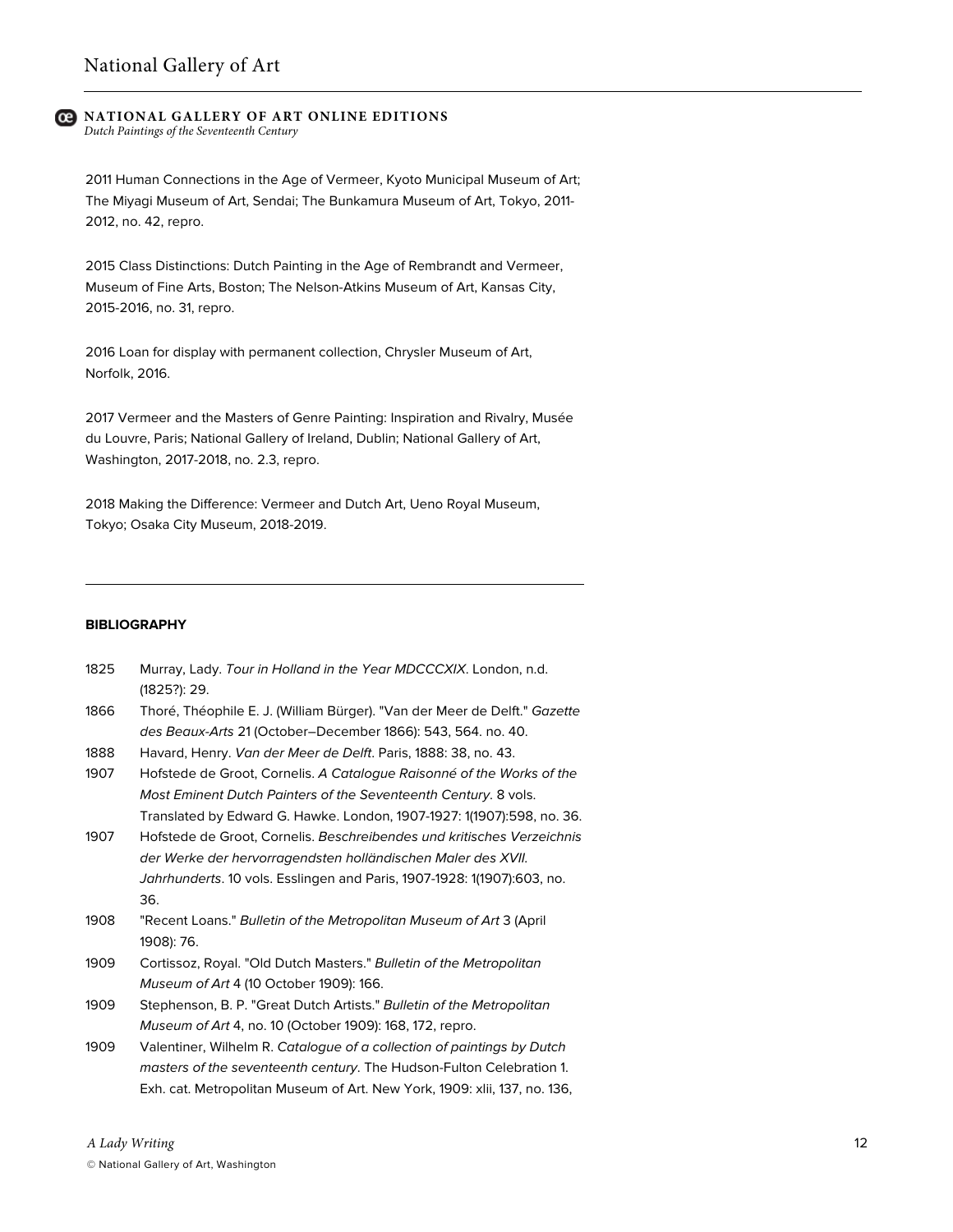*Dutch Paintings of the Seventeenth Century*

repro., 157, 161.

- 1910 Breck, Joseph. "Hollandsche kunst op de Hudson-Fulton tentoonstelling te New York." *Onze Kunst* 17 (February 1910): 5-12, 41-47.
- 1910 Cox, Kenyon. "Art in America, Dutch Paintings in the Hudson-Fulton Exhibition III." *The Burlington Magazine* 16, no. 83 (February 1910): 303 pl. 3.
- 1910 Cox, Kenyon. "Art in America, Dutch Paintings in the Hudson-Fulton Exhibition II." *The Burlington Magazine* 16, no. 82 (January 1910): 246.
- 1910 Friedländer, Max J. "Die Ausstellung holländischer Bilder im Metropolitan Museum zu New York 1909." *Repertorium für Kunstwissenschaft* 33 (1910): 95-99.
- 1910 "Kleine Nachrichten." *Der Cicerone* 2 (1910): 109-110.
- 1910 Valentiner, Wilhelm R. *Catalogue of a Loan Exhibition of Paintings by Old Dutch Masters Held at the Metropolitan Museum of Art in Connection with the Hudson-Fulton Celebration*. New York, 1910: 26, repro. 456, 457, no. 136.
- 1910 Valentiner, Wilhelm R. "Die Ausstellung holländischer Gemälde in New York." *Monatshefte für Kunstwissenschaft* 3 (1910): 11, 12, pl. 8, fig. 14.
- 1911 Plietzsch, Eduard. *Vermeer van Delft*. Leipzig, 1911: 118, no. 31.
- 1913 Hale, Philip L. *Jan Vermeer of Delft*. Boston, 1913: 240, 250-252, 373, repro.
- 1921 Vanzype, Gustave. *Jan Vermeer de Delft*. Brussels and Paris, 1921: 17, 74, repro.
- 1924 Hausenstein, Wilhelm. "Vermeer van Delft." *Das Bild Atlanten zur Kunst* 10 (1924): 27, fig. 22.
- 1926 Chantavoine, Jean. *Ver Meer de Delft*. Les grands Artistes. Paris, 1926: 47, 59, 76, repro.
- 1935 Bazin, Germain. "L'Exposition Vermeer à Rotterdam." *L'Amour de l'art* 16, no. 9 (1935): 335-336, repro.
- 1935 Hannema, Dirk. *Vermeer: Oorspong en invloed Fabritius, De Hooch, De Witte*. Exh. cat. Museum Boymans, Rotterdam, 1935: plate 67a, no. 86a.
- 1935 Hévésy, André de. "Review of 1935 exhibition "Vermeer, Oorsprong en invloed. Fabritius, De Hooch, De Witte," Museum Boymans-van Beuningen, Rotterdam." *Le Bulletin de l'art, ancien et moderne* 68 (November 1935): 363-366, repro.
- 1935 Huyghe, René. "Vermeer et Proust". *L'Amour de l'art* 17 (1935): 8, 10, figs. 6 and 21.
- 1935 Overbeek, J. M. C. van. "Jan Vermeer en zijn Delftsche omgeving. Naar aanleiding van de tentoonstelling in het nieuwe Boymansmuseum." *Elsevier's Geïllustreerd Maandschrift* 45 (1935): 231-238, repro. 53.
- 1937 Bremmer, Henricus Petrus. "Vermeer." *Beeldende Kunst* 23 (March 1937): 86-87, no. 87, repro.
- 1937 Hale, Philip Leslie. *Vermeer*. Edited by Frederick W. Coburn and Ralph T. Hale. Boston and New York, 1937: 101, no. 35, 118, 226, pl.14.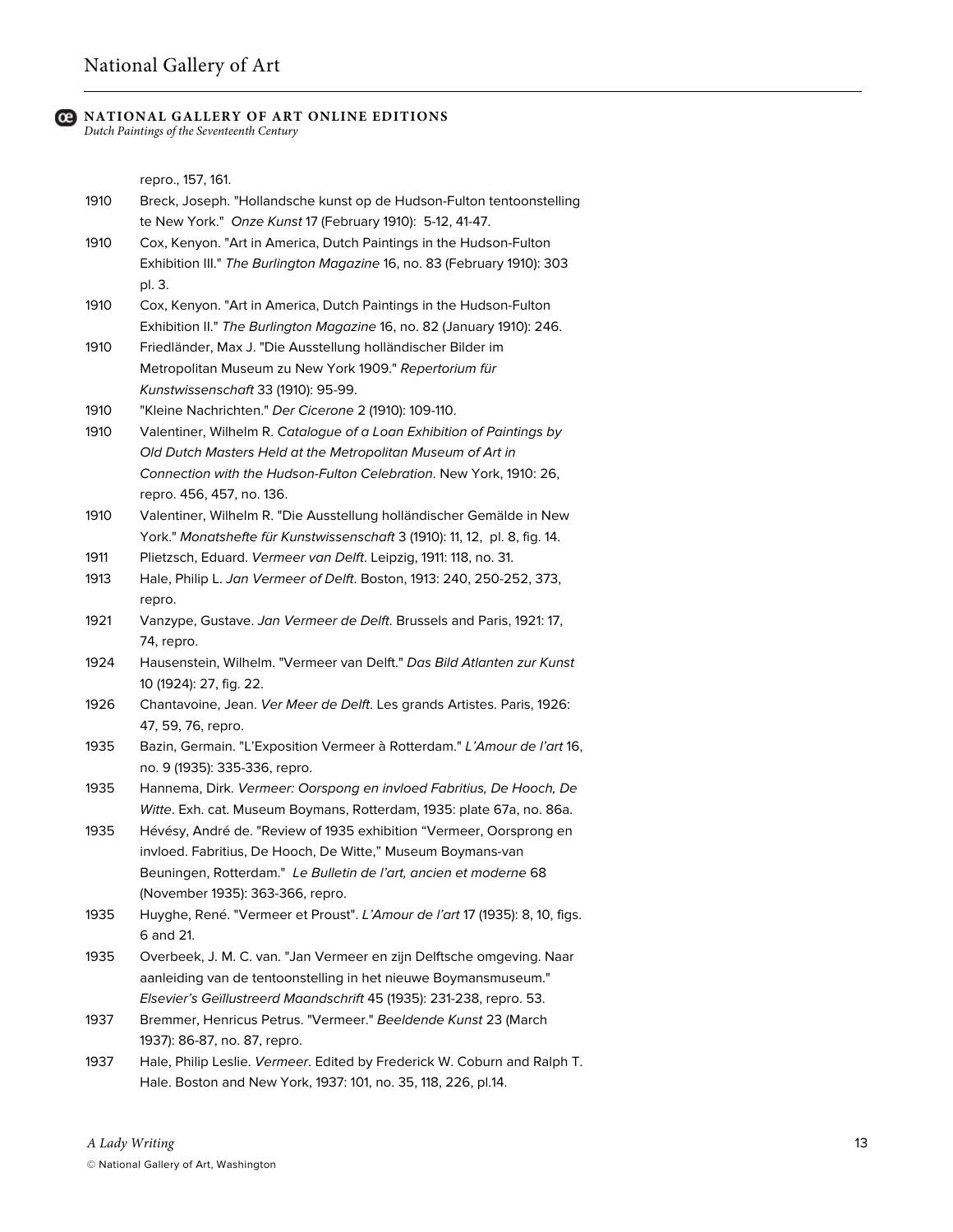*Dutch Paintings of the Seventeenth Century*

- 1939 McCall, George Henry. *Masterpieces of art: Catalogue of European paintings and sculpture from 1300-1800*. Edited by Wilhelm R. Valentiner. Exh. cat. New York World's Fair, New York, 1939: no. 399, repro.
- 1939 Plietzsch, Eduard. *Vermeer van Delft*. Munich, 1939: 30, 61, no. 28, pl. 31.
- 1939 Trivas, Numa S. "Oude kunst op de New Yorksche wereldtentoonstelling." *Elsevier's Geïllustreerd Maandschrift* 49 (August 1939): 136-141.
- 1939 Vries, Ary Bob de. *Jan Vermeer van Delft*. Bibliotheek der Nederlandsche Kunst. Amsterdam, 1939: 46-47, 88, no. 26, pl. 50.
- 1940 Comstock, Helen. "The Connoisseur in America. Loan Exhibition for War Relief." *The Connoisseur* 106 (October 1940): 112-114, repro.
- 1940 Frankfurter, Alfred M. "Allied Art for Allied Aid. Important French, British, Dutch and Flemish Works in the Red Cross Benefit." *Art News* 39 (15 June 1940): 9, repro., 17.
- 1940 Goldscheider, Ludwig. *The Paintings of Jan Vermeer*. Oxford and New York, 1940: 13, pl. 35.
- 1940 M. Knoedler & Co. *Loan Exhibition of Allied Art for Allied Aid for the Benefit of the Red Cross War Relief Fund*. Exh. cat. M. Knoedler & Co., New York, 1940: no. 6.
- 1941 M. Knoedler & Co. *Loan exhibition in honour of Royal Cortissoz and his 50 years of criticism in the New York Herald Tribune*. Exh. cat. M. Knoedler & Co., New York, 1941: no. 17.
- 1942 Frankfurter, Alfred M. "Proving the Dutch Masters Great." *Art News* 41 (October 1942): 11, 35, repro.
- 1942 Martin, Wilhelm. *Rembrandt en zijn tijd: onze 17e eeuwsche schilderkunst in haren bloetijd en nabloei*. Vol. 2 of *De Hollandsche Schilderkunst in de Zeventiende Eeuw*. 2nd ed. Amsterdam, 1942: 193, 196 fig. 99.
- 1942 McCall, George Henry. *Paintings by the great Dutch masters of the seventeenth century: loan exhibition in aid of the Queen Wilhelmina Fund and the American Women's Voluntary Services*. Exh. cat. Duveen Galleries, New York, 1942: 89, pl. 68.
- 1943 Baltimore Museum of Art. *An Exhibition of Paintings by Living Masters of the Past*. Exh. cat. Baltimore Museum of Art; The North Carolina State Art Society Gallery, Raleigh. Baltimore, 1943: unnumbered catalogue, repro.
- 1944 Rigby, Douglas, and Elizabeth Rigby. *Lock, Stock and Barrel: The Story of Collecting*. Philadelphia, 1944: 13.
- 1945 Vries, Ary Bob de. *Jan Vermeer van Delft*. Basel, 1945: 58, 116, no. 26, pl. 51.
- 1946 Blum, André. *Vermeer et Thoré-Burger*. Geneva, 1946: 179, no. 40.
- 1946 M. Knoedler & Co. *Loan Exhibition of 24 Masterpieces*. Exh. cat. M. Knoedler & Co., New York, 1946: no. 15, repro.
- 1948 Hultén, Karl Gunnar. "Zu Vermeers Atelierbild." *Konsthistorisk Tidskrift*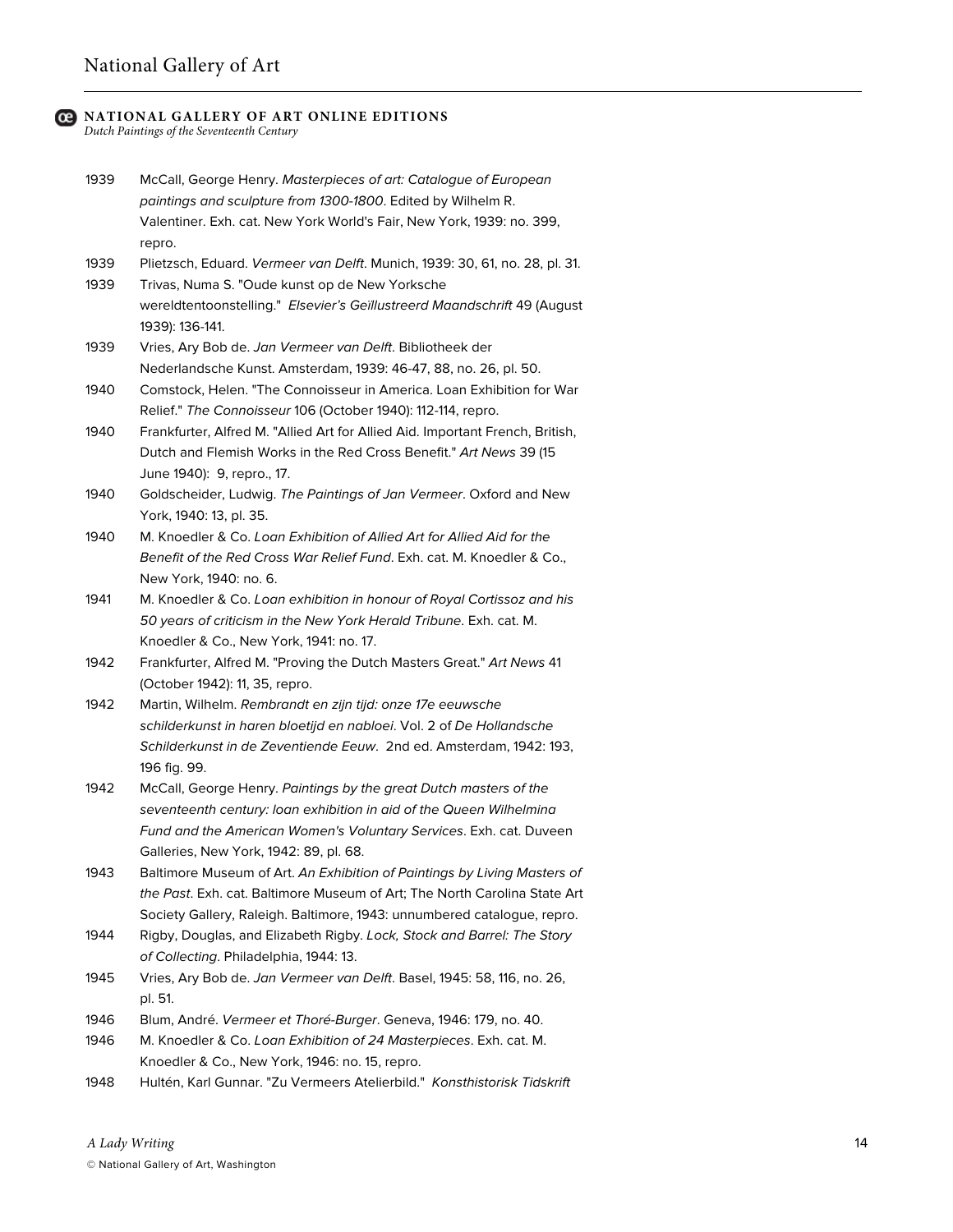*Dutch Paintings of the Seventeenth Century*

17 (1948): 90-98, no. 35.

- 1948 Vries, Ary Bob de. *Jan Vermeer van Delft*. Translated by Robert Allen. Revised ed. London and New York, 1948: 39-40, 88-89, pl. 19.
- 1949 Allen, Frederick Lewis. *The Great Pierpont Morgan*. New York, 1949: 109.
- 1949 Thienen, Frithjof van. *Jan Vermeer of Delft*. Masters of Painting. New York, 1949: 23, no. 24, repro.
- 1950 Swillens, P. T. A. *Johannes Vermeer: Painter of Delft, 1632–1675*. Translated by C.M. Breuning-Williamson. Utrecht, 1950: 53, 67, 78, 82, 87, 89, 108, pl. 8.
- 1951 Boström, Keil. "Jan Vermeer van Delft en Cornelis van der Meulen." *Oud Holland* 66 (1951): 117-122, repro.
- 1952 Gowing, Lawrence. *Vermeer*. London, 1952: 134, no. xviii, fig. 42.
- 1952 Malraux, André, ed. *Vermeer de Delft*. Paris, 1952: 65, no. xiii, repro.
- 1954 Bloch, Vitale. *Tutta la Pittura di Vermeer di Delft*. Milan, 1954: 35, pl. 53.
- 1958 Goldscheider, Ludwig. *Jan Vermeer: The Paintings*. London, 1958: 137- 138, no. 20, pl. 50.
- 1961 Mirimonde, Albert P. de. "Les sujets musicaux chez Vermeer de Delft." *Gazette des Beaux-Arts* 57 (January 1961): 36 fig. 6, 40, 51 n. 27.
- 1961 Reitlinger, Gerald. *The Rise and Fall of Picture Prices 1760-1960*. (Vol. 1 of *The Economics of Taste*). London, 1961: 483.
- 1963 Bloch, Vitale. *All the Paintings of Jan Vermeer*. Translated by Michael Kitson. The Complete Library of World Art 15. New York, 1963: 35, pl. 53.
- 1965 *Summary Catalogue of European Paintings and Sculpture*. National Gallery of Art, Washington, 1965: 135.
- 1966 Descargues, Pierre. *Vermeer*. Translated by James Emmons. Geneva, 1966: 65, repros. 130 and 134.
- 1967 Bianconi, Piero. *The Complete Paintings of Vermeer*. New York, 1967: 93, no. 28, repro.
- 1967 Koningsberger, Hans. *The World of Vermeer 1632-1675*. New York, 1967: 154-155, repro.
- 1968 Frick Collection. *The Frick Collection: An Illustrated Catalogue. 2 vols. Vol. 1, Paintings: American, British, Dutch, Flemish and German*. New York, 1968: 1:298.
- 1968 National Gallery of Art. *European Paintings and Sculpture, Illustrations*. Washington, 1968: 122, repro.
- 1969 Sutton, Peter C. "Pleasure for the Aesthete." *Apollo* 90 (September 1969): 230-239.
- 1973 Fahy, Everett, and Francis John Bagott Watson. *The Wrightsman Collection*. Vol. 5: Paintings, drawings, sculpture. New York, 1973: 316, repro.
- 1973 Mistler, Jean. *Vermeer*. Collection Le Peintre et l'Homme. Paris, 1973: no. 22, color repro.
- 1974 Canfield, Cass. *The Incredible Pierpont Morgan: Financier and Art*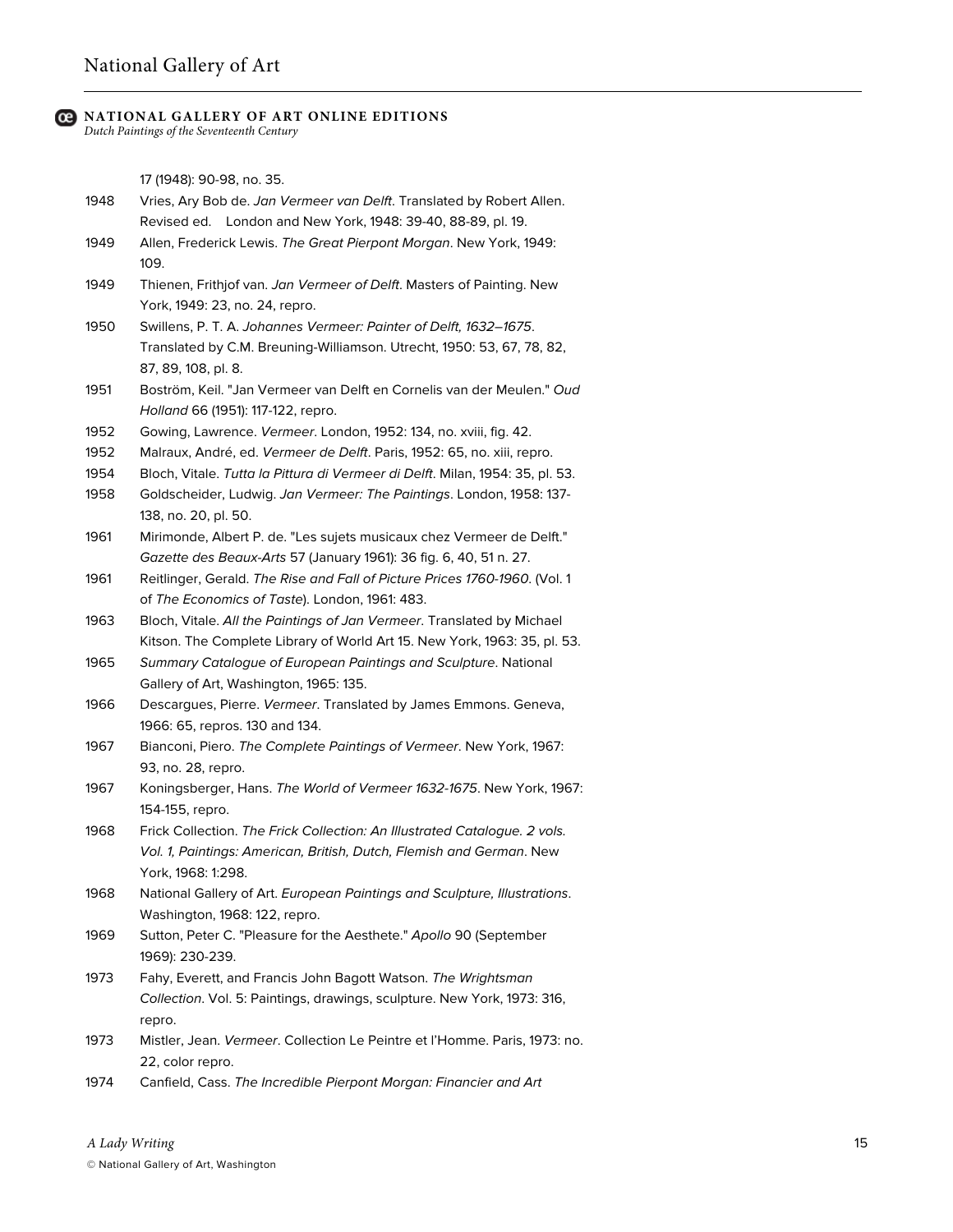## National Gallery of Art

### **NATIONAL GALLERY OF ART ONLINE EDITIONS**

*Dutch Paintings of the Seventeenth Century*

*Collector*. New York, 1974: 107, 169, repro.

- 1974 Grimme, Ernst Günther. *Jan Vermeer van Delft*. Cologne, 1974: 77, no. 27, fig. 18.
- 1975 Blankert, Albert. *Johannes Vermeer van Delft, 1632-1675*. Utrecht, 1975: 11, 36, 82-84, 109, 153-154, no. 20, pl. 20.
- 1975 National Gallery of Art. *European paintings: An Illustrated Summary Catalogue*. Washington, 1975: 362-363, repro.
- 1976 Bessonova, Marina A. *Zapadnoevropeiskaia i Amerikanskaia zhivopis is muzeev ssha [West European and American painting from the Museums of USA]*. Exh. cat. Hermitage Museum, St. Petersburg; Pushkin Museum, Moscow; State Museum Kiev; State Museum Minsk. Moscow, 1976: unpaginated and unnumbered.
- 1976 Daulte, François. *Chefs-d'oeuvre de musées des États-Unis: de Giorgione à Picasso*. Exh. cat. Musée Marmottan, Paris, 1976: no. 18, color repro.
- 1976 Wright, Christopher. *Vermeer*. London, 1976: 12, 42, 44, 81, no. 16, repro.
- 1977 *1977 Annual Report. National Gallery of Art*. Washington, D.C., 1977: 47, repro.
- 1977 Menzel, Gerhard W. *Vermeer*. Leipzig, 1977: 68, fig. 65.
- 1977 Straaten, Evert van. *Johannes Vermeer, 1632-1675. Een Delfts schilder en de cultuur van zijn tijd*. The Hague, 1977: 48-49, fig. 60.
- 1978 Blankert, Albert. *Vermeer of Delft: Complete Edition of the Paintings*. Oxford, 1978: 25, 54, 56, 73, 164, no. 20, figs. 20-20a.
- 1978 King, Marian. *Adventures in Art: National Gallery of Art, Washington, D.C.* New York, 1978: 53, pl. 30.
- 1981 Slatkes, Leonard J. *Vermeer and His Contemporaries*. New York, 1981: 70-71, repro.
- 1981 Wheelock, Arthur K., Jr. *Jan Vermeer*. New York, 1981: 124-127, no. 31, color pls. 31, 32 (detail).
- 1982 Reitlinger, Gerald. *The Economics of Taste: The Rise and Fall of Picture Prices, 1760–1960*. 3 vols. Reprint. New York, 1982: 1:483.
- 1984 Walker, John. *National Gallery of Art, Washington*. Rev. ed. New York, 1984: 300, no. 399, color repro.
- 1985 National Gallery of Art. *European Paintings: An Illustrated Catalogue*. Washington, 1985: 421, repro.
- 1986 Aillaud, Gilles, Albert Blankert, and John Michael Montias. *Vermeer*. Paris, 1986: 11, 46, 52, 85, 132, 189-190, no. 20, pl. 22.
- 1987 Kokuritsu Seiyo Bijutsukan. *Space in European art*. Exh. cat. Keidanren Kaikan, Tokyo, 1987: 86.
- 1989 Montias, John Michael. *Vermeer and His Milieu: A Web of Social History*. Princeton, 1989: 191-192, 196, 256, 266, repro. 44.
- 1989 Obnovlenskaia, N.G. *Masterpieces of western European painting of the XVIth-XXth centuries from the museums of the European countries and USA*. Exh. cat. State Hermitage Museum, Leningrad, 1989: no. 14, repro.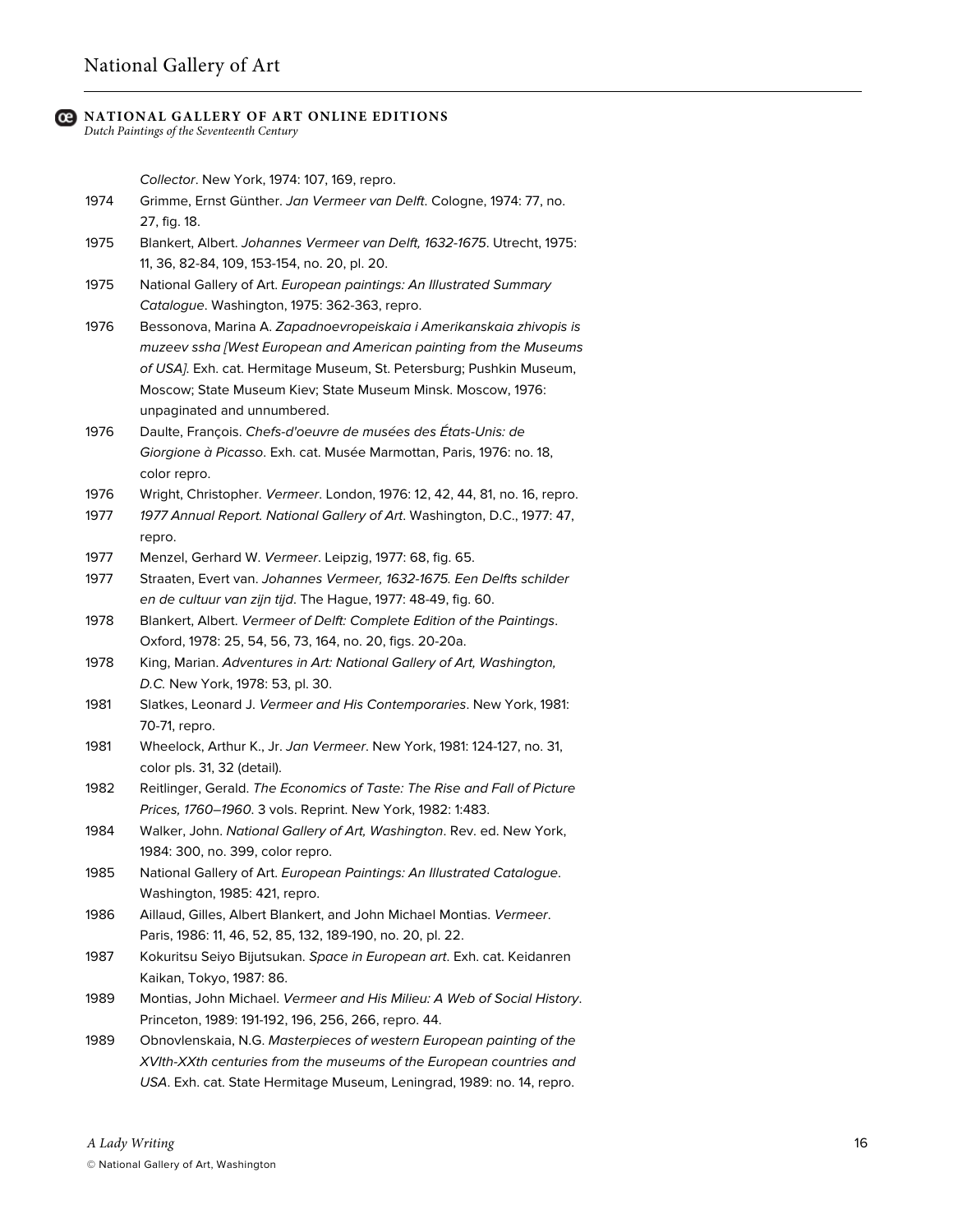*Dutch Paintings of the Seventeenth Century*

- 1990 Broos, Ben P. J., ed. *Great Dutch Paintings from America*. Exh. cat. Royal Picture Gallery Mauritshuis, The Hague; Fine Arts Museums of San Francisco. The Hague and Zwolle, 1990: 456-461, no. 67, color repro. 457.
- 1991 Buijsen, Edwin. "Een terugblik op 'De kunst van het verzamelen'." In *De Kunst van het Verzamelen*. Cahier 2. Edited by Edwin Buijsen. The Hague, 1991: 7-12, repro.
- 1991 Liedtke, Walter A. "America and Dutch Art." In *De kunst van het verzamelen*. Edited by Edwin Buijsen. The Hague, 1991: 21-29, repro.
- 1991 Nash, John. *Vermeer*. London, 1991: color repro. 34, 36-37.
- 1992 Dawson, Deidre. "Visual Image and Verbal Text: Reflections on the Letter in Seventeenth- and Eighteenth-Century Painting." *Semiotic Inquiry* 12 (1992): 157-162, repro.
- 1993 Schneider, Norbert. *Jan Vermeer 1632-1675: Verhüllung der Gefühle*. Cologne, 1993: 94-95, no. 52, repro.
- 1993 Schulze, Sabine. *Leselust: niederländische Malerei von Rembrandt bis Vermeer*. Exh. cat. Schirn Kunsthalle, Frankfurt. Stuttgart, 1993: no. 85.
- 1994 Knafou, Rémy. *Vermeer: mystère du quotidien*. Paris, 1994: 46, repro.
- 1995 Bailey, Martin. *Vermeer*. London, 1995: no. 27, 84-86, repro.
- 1995 Wheelock, Arthur K., Jr., and Ben P. J. Broos. *Johannes Vermeer*. Edited by Arthur K. Wheelock, Jr. Exh. cat. National Gallery of Art, Washington; Royal Picture Gallery Mauritshuis, The Hague. Zwolle, 1995: no. 13, repro., 27, 61, 77, 150, 156-159, 170, 200.
- 1995 Wheelock, Arthur K., Jr. *Dutch Paintings of the Seventeenth Century*. The Collections of the National Gallery of Art Systematic Catalogue. Washington, 1995: 377-382, color repro. 379.
- 1995 Wheelock, Arthur K., Jr. *Vermeer and the Art of Painting*. New Haven, 1995: 145, no. A22, repro. 179.
- 1995 Wright, Christopher. *Vermeer: catalogue raisonné*. London, 1995: no. 18, 38-39, repro.
- 1996 Buijsen, Edwin. "Music in the Age of Vermeer." In *Dutch Society in the Age of Vermeer*. Edited by Donald Haks and Marie Christine van der Sman. Exh. cat. Haags Historisch Museum, The Hague. Zwolle, 1996: 106, 111, repro.
- 1996 Chalumeau, Jean Luc. *Vermeer, 1632-1675*. Découvrons l'art XVIIe siècle 1. Paris, 1996: no. 28, repro.
- 1996 Hunter, Sam, and Melissa de Mederios. *The Rise of the Art World in America: Knoedler at 150*. Exh. cat. M. Knoedler & Company, New York, 1996: 13.
- 1996 Kleinau, Elke, and Claudia Opitz. *Geschichte der Mädchen- und Frauenbildung*. 2 vols. Frankfurt am Main, 1996: 1:cover repro.
- 1996 Larsen, Erik. *Jan Vermeer*. Translated by Tania Gargiulo. Biblioteca d'arte. Florence, 1996: no. 18, 73, 104, repro.
- 1996 Netta, Irene. *Das Phänomen Zeit bei Jan Vermeer van Delft: eine*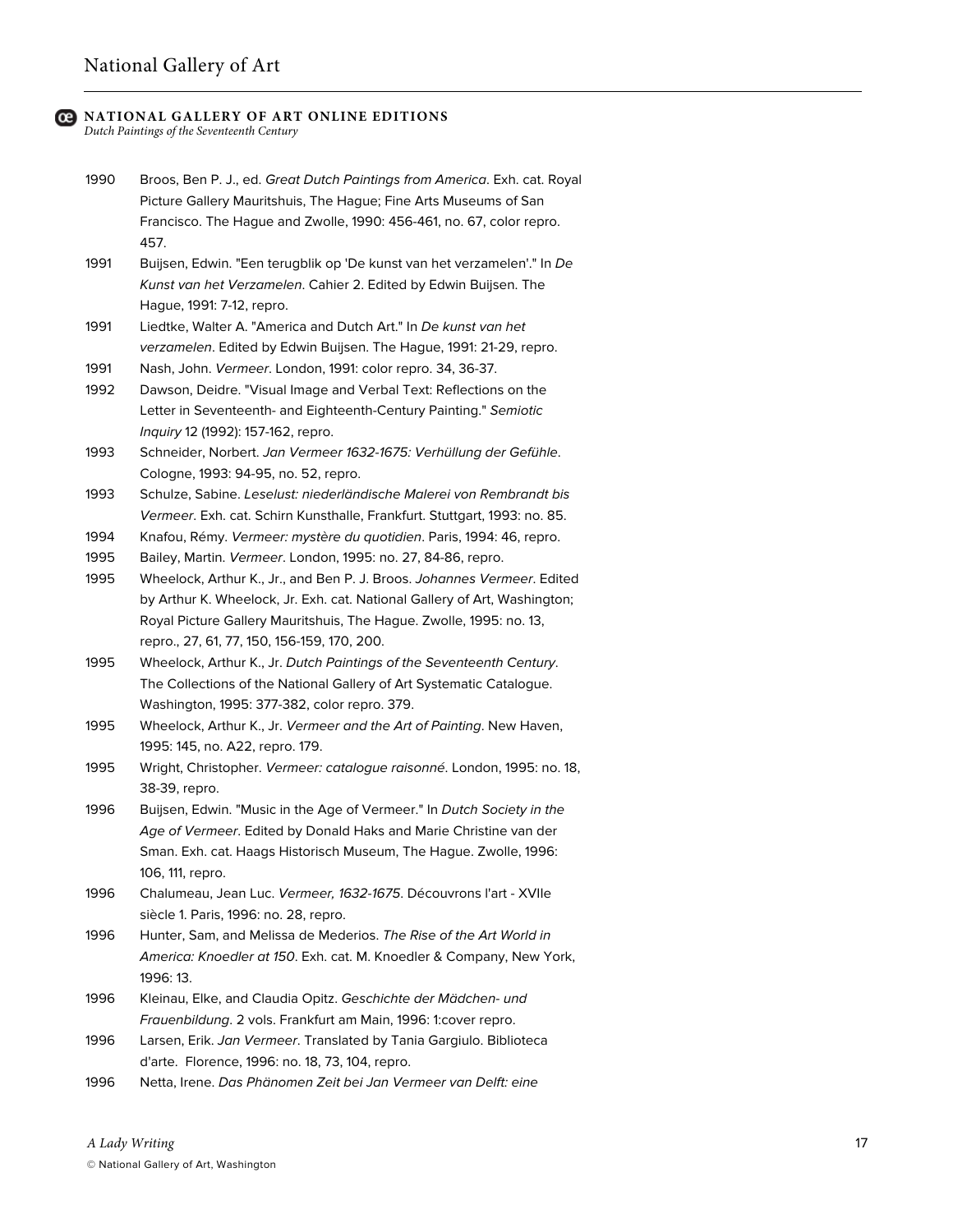*Dutch Paintings of the Seventeenth Century*

*Analyse der innerbildlichen Zeitstrukturen seiner ein- und mehrfigurigen Interieurbilder*. Studien zur Kunstgeschichte 105. Hildesheim, 1996: 270, repro.

- 1997 Gowing, Lawrence. *Vermeer*. 3rd ed. London, 1997: no. 42, repro.
- 1997 Scholz, Georg. *Lyrische Bilder: Gedichte nach Gemälden von Jan Vermeer*. Munich, 1997: 36, repro.
- 1997 Wheelock, Arthur K., Jr. *Vermeer: The Complete Works*. New York, 1997: 44-45, no. 20, repro.
- 1998 Gifford, Melanie E. "Painting Light: Recent Observations on Vermeer's Technique." In *Vermeer Studies*. Edited by Ivan Gaskell and Michiel Jonker. *Studies in the History of Art* 55 (1998): 184 unnumbered fig. (detail), 185-199, fig. 2.
- 1998 Montias, John Michael. "Recent archival research on Vermeer." In *Vermeer Studies*. Edited by Ivan Gaskell and Michiel Jonker. Studies in the History of Art 55. Washington, 1998: 185-199.
- 1999 Kahng, Eik. "Félix Vallotton's Photographic Realism." In *The artist and the camera : Degas to Picasso*. Edited by Dorothy M. Kosinski. Exh. cat. San Francisco Museum of Modern Art; Dallas Museum of Art; Fundación del Museo Guggenheim, Bilbao. New Haven, 1999: 228-229, repro.
- 1999 Shimada, Norio, and Haruko Ota. *Masterpieces from the National Gallery of Art, Washington*. Exh. cat. Kyoto Municipal Museum of Art; Tokyo Metropolitan Art Museum. Tokyo, 1999: no. 83, 157, repro.
- 1999 Sweet, Christopher. *The Essential Johannes Vermeer*. New York, 1999: 78-80, repro.
- 2000 Strouse, Jean. "J. Pierpont Morgan: Financier and Collector." *Bulletin of the Metropolitan Museum of Art* 57 (Winter 2000): 31.
- 2000 Wheelock, Arthur K., Jr. *The Public and the Private in the Age of Vermeer*. Exh. cat. Osaka Municipal Museum of Art. London, 2000: 202, no. 20, repro.
- 2001 Franits, Wayne E., ed. *The Cambridge companion to Vermeer*. Cambridge, England, and New York, 2001: pl. 21, 168, 169-170, 172.
- 2001 Liedtke, Walter A., Michiel Plomp, and Axel Rüger. *Vermeer and the Delft school*. Exh. cat. Metropolitan Museum of Art, New York; National Gallery, London. New Haven, 2001: 162-163, repro.
- 2001 Netta, Irene. *Vermeer's world: an artist and his town*. Pegasus Library. Munich and New York, 2001: 86, repro.
- 2001 Westermann, Mariët, et al. *Art & Home: Dutch interiors in the age of Rembrandt*. Exh. cat. Denver Art Museum; Newark Museum. Zwolle, 2001: no. 88, 15, 72-73, 151, repro.
- 2001 Wolf, Bryan Jay. *Vermeer and the Invention of Seeing*. Chicago, 2001: 143-144. repro.
- 2002 Bailey, Anthony. *Vermeer*. Translated by Bettina Blumenberg. Berlin, 2002: color repro. between 160 and 161.
- 2003 Lisboa, Maria Manuel. *Paula Rego's map of memory: national and*